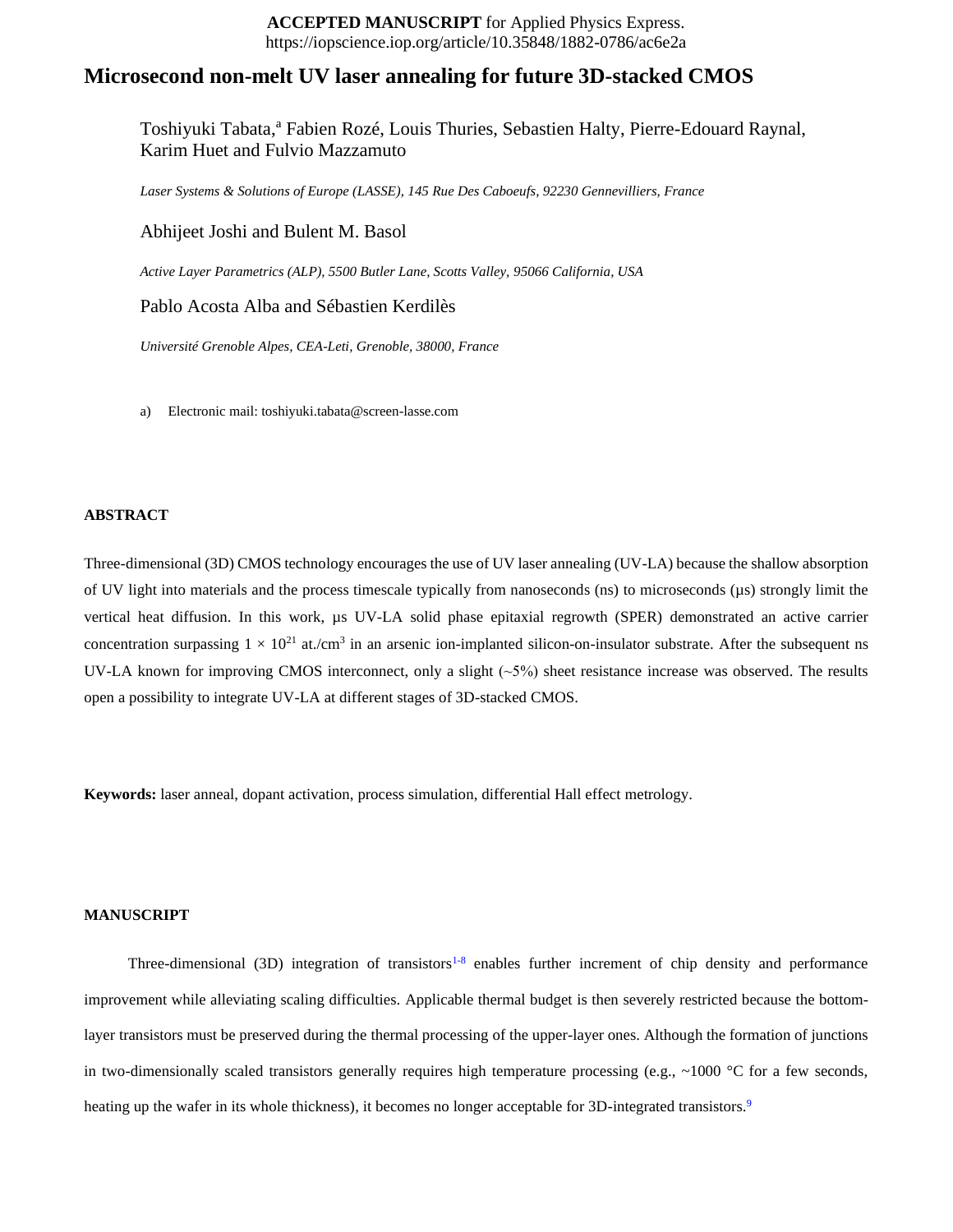UV laser annealing (UV-LA) can be a solution because the shallow absorption of UV light into semiconductor materials and the process timescale typically from nanoseconds (ns) to microseconds  $(\mu s)$  strongly limit the vertical heat diffusion.<sup>1,6,10,11</sup> Previous works shed light on the benefit of melt LA for metastable activation of dopants.<sup>8,12-15</sup> However, the reachable activation level seems dominated by the solidification velocity<sup>14</sup> so that locally varying heat dissipation in a real device structure may strongly affect it.<sup>16</sup> In addition, melting of doped Si degrades surface morphology.<sup>3,14</sup> These aspects might be a hindrance of integrating melt LA into a transistor fabrication flow. On the other hand, LA-induced solid phase epitaxial regrowth  $(SPER)^{13,17-19}$  also demonstrated metastable activation of dopants.<sup>20-21</sup> In SPER, the temperature is one of the factors that determine the regrowth rate.<sup>22</sup> In addition, it can be enhanced by the presence of dopants at the moving amorphous/crystalline  $(a/c)$  interface.<sup>23</sup> One may therefore speculate that the time-temperature profile during LA SPER and the doping profile dominantly affect the finally obtained active carrier profile. In fact, millisecond LA SPER is well investigated in arsenic (As) ion-implanted Si, including the thermal stability of the activated As atoms.<sup>18,20,24</sup> However, it utilizes an argon-ion continuouswave laser,<sup>18</sup> whose wavelength is typically in a near infra-red range,<sup>25</sup> and is not as efficient as UV-LA to limit the vertical heat diffusion.

We previously reported µs UV-LA SPER with an As-implanted silicon-on-insulator (SOI) substrate.<sup>26</sup> Although SPER was evidenced by physical analysis, there were some remaining issues such as the process non-uniformity represented by surface roughness and the inaccurate evaluation of active carrier concentration by electrochemical capacitance voltage profiling.<sup>27</sup> In this work, we used a modified µs UV-LA, which provides a top-hat beam profile instead of a Gaussian one, to improve the surface roughness after SPER. The active carrier concentration was then evaluated by the differential Hall effect methodology (DHEM), which uses a Van der Pauw pattern coupled with an electrochemical stripping process to measure the carrier concentration depth profile of a semiconductor material. $^{28-29}$  In addition, the thermal stability of the activated As atoms was investigated to assess the possibility of integrating UV-LA into different stages of 3D-integrated transistors. In fact, LA has already been successfully integrated into the back end of lines (BEOL), outperforming conventional furnace anneals.<sup>30-32</sup>

Silicon-on-insulator (SOI) wafers were used as the substrate. The top (100) silicon (Si) layer thickness was 70 nm, whereas that of the buried Si dioxide ( $SiO<sub>2</sub>$ ) layer was 145 nm. Arsenic ion implantation (I/I) was performed at room temperature (RT) at 19 keV with a dose of  $4 \times 10^{15}$  at./cm<sup>2</sup>. A 37-nm-thick amorphization from the Si surface was observed by cross-sectional transmission electron microscopy (TEM). The wafers were submitted to  $\mu$ s UV-LA at RT under a nitrogen (N<sub>2</sub>) flow for As activation and crystal regrowth by SPER, enabling the different time-temperature profiles (Processes A and B) by means of the irradiated laser fluence and dwell time to assess their impact on the activation and redistribution of the As atoms.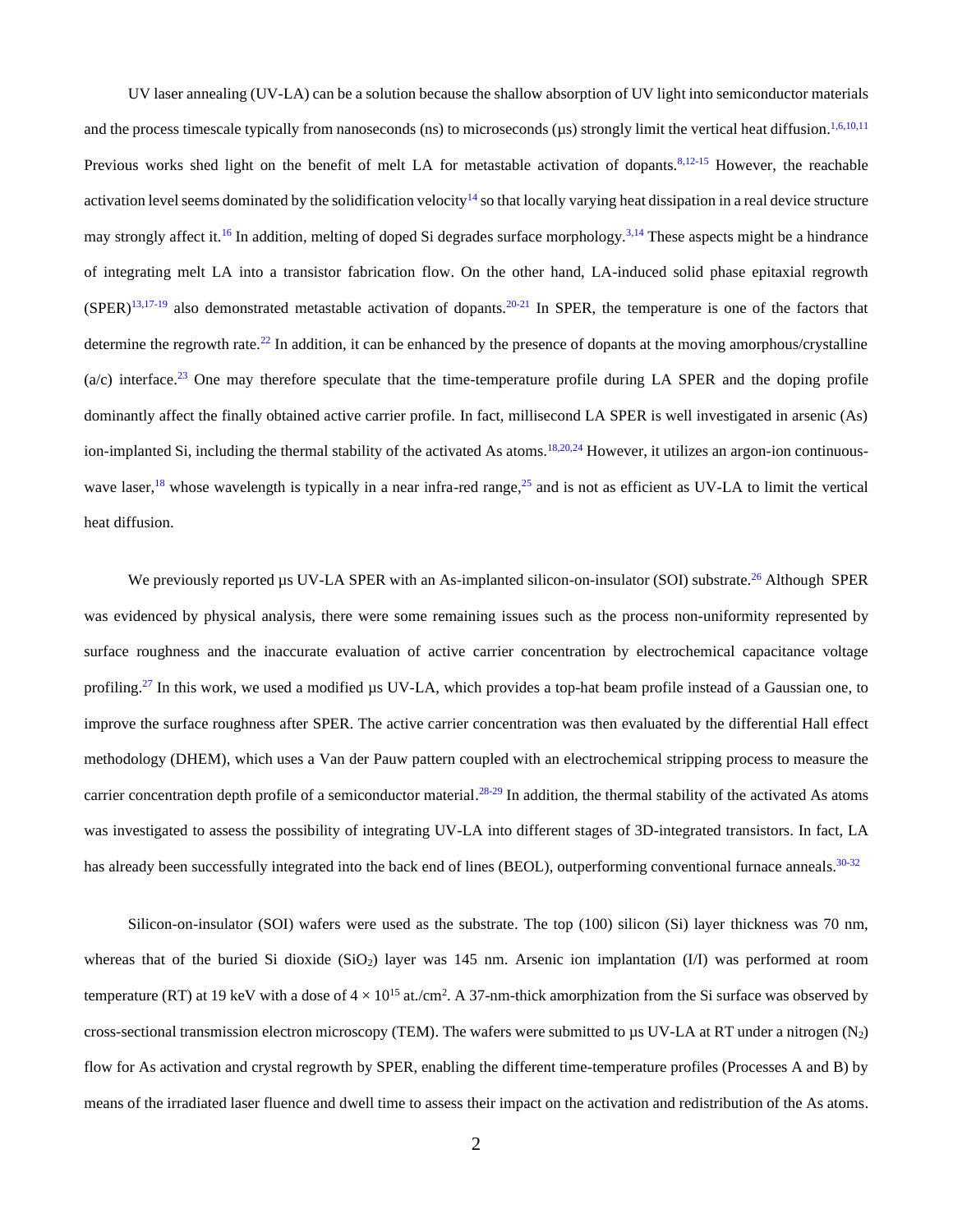To investigate the thermal stability of the activated As atoms, ns UV-LA followed at RT under a  $N_2$  flow, accumulating single pulse irradiation as reported in Ref. 32 (e.g., 1, 10, 100, and 1000 times). The laser wavelength of both  $\mu$ s and ns UV-LA was between 300 and 400 nm. The sheet resistance (*Rsq*) was measured by a standard four-point probe. The As chemical concentration profile was measured by secondary ion mass spectroscopy (SIMS). The active As concentration profile was extracted by DHEM (ALPro™100, Active Layer Parametrics, Inc.). The surface roughness was evaluated by atomic force microcopy (AFM) with a 5  $\mu$ m  $\times$  5  $\mu$ m scan area, using the root-mean-square (RMS) value. A self-consistent time-harmonic solution based on the Maxwell equations allowed to simulate the time profile of the temperature ramping-up and cooling-down induced by UV-LA.<sup>33</sup> The dwell time was defined as the "full width at half maximum" of each profile.

Figure 1 shows the simulated µs UV-LA SPER time-temperature profiles. Both Processes A and B have a maximum temperature  $(T_{max})$  close to 1000 °C without exceeding the melting point of a-Si (1420 K in Ref. 34). The absence of oxygen incorporation (i.e., non-melt) and the monocrystalline regrowth were re-confirmed as in Ref. 26 (data not shown). The dwell time is 8.3 μs and 12.7 μs for Processes A and B, respectively. The measured *Rsq* values were equivalent (107.9 and 109.3 ohm/sq with an error of  $\pm$  1.5 %). Processes A and B gave a greater RMS value (0.18 and 0.20 nm) than the as-implanted surface (0.10 nm), but these are much reduced compared to the previous µs UV-LA SPER (1.5 nm).<sup>26</sup>

Figure 2 shows the As SIMS profiles taken before and after µs UV-LA SPER. Both Processes A and B introduced As migration towards the surface. The condensation of impurities at the  $a/c$  interface during SPER may explain it.<sup>35</sup> This As surface migration may be beneficial for lowering the contact resistivity of transistors.<sup>13,36</sup> The As chemical concentration at 20 nm depth is  $1.25 \times 10^{21}$  at./cm<sup>3</sup> for Process A, whereas  $0.98 \times 10^{21}$  at./cm<sup>3</sup> for Process B. Their difference is greater than the measurement error ( $\pm$  10%). The slower ramping-up of Process B (~60 °C/μs) than Process A (~80 °C/μs) might have facilitated the dopants to migrate. By contrast, as expected from the process timescale and the diffusion coefficient of As in c-Si  $(\sim 10^{-14}$ cm<sup>2</sup>/s at  $\sim$ 1000 °C from Ref. 37), the as-implanted As profiles were maintained in the non-amorphized SOI after Processes A and B. Figure 2 also shows the DHEM profiles taken after µs UV-LA SPER. The *Rsq* value measured after Processes A and B by the DHEM equipment was 100.7 ohm/sq and 106.4 ohm/sq with an error of less than  $\pm$  1.0%, respectively. In both cases, the active level in the initial 30-nm-thick layer surpassed the As solid solubility in c-Si at ~1000 °C (~3 × 10<sup>20</sup> at./cm<sup>3</sup> in Ref. 24) and became higher than  $1 \times 10^{21}$  at./cm<sup>3</sup> near the surface. The activation ratio calculated from the SIMS and DHEM profiles (excluding the initial few nanometers because of the presence of a native oxide) was ~76% and ~73% for Processes A and B, respectively. The inactive As could be associated with the formation of deep levels  $(As_nV (n = 2, 3, and 4)$  clusters, where V stands for vacancies in c-Si).<sup>38</sup> In the regrown SOI, V might be generated due to the rapid placement of atoms at the moving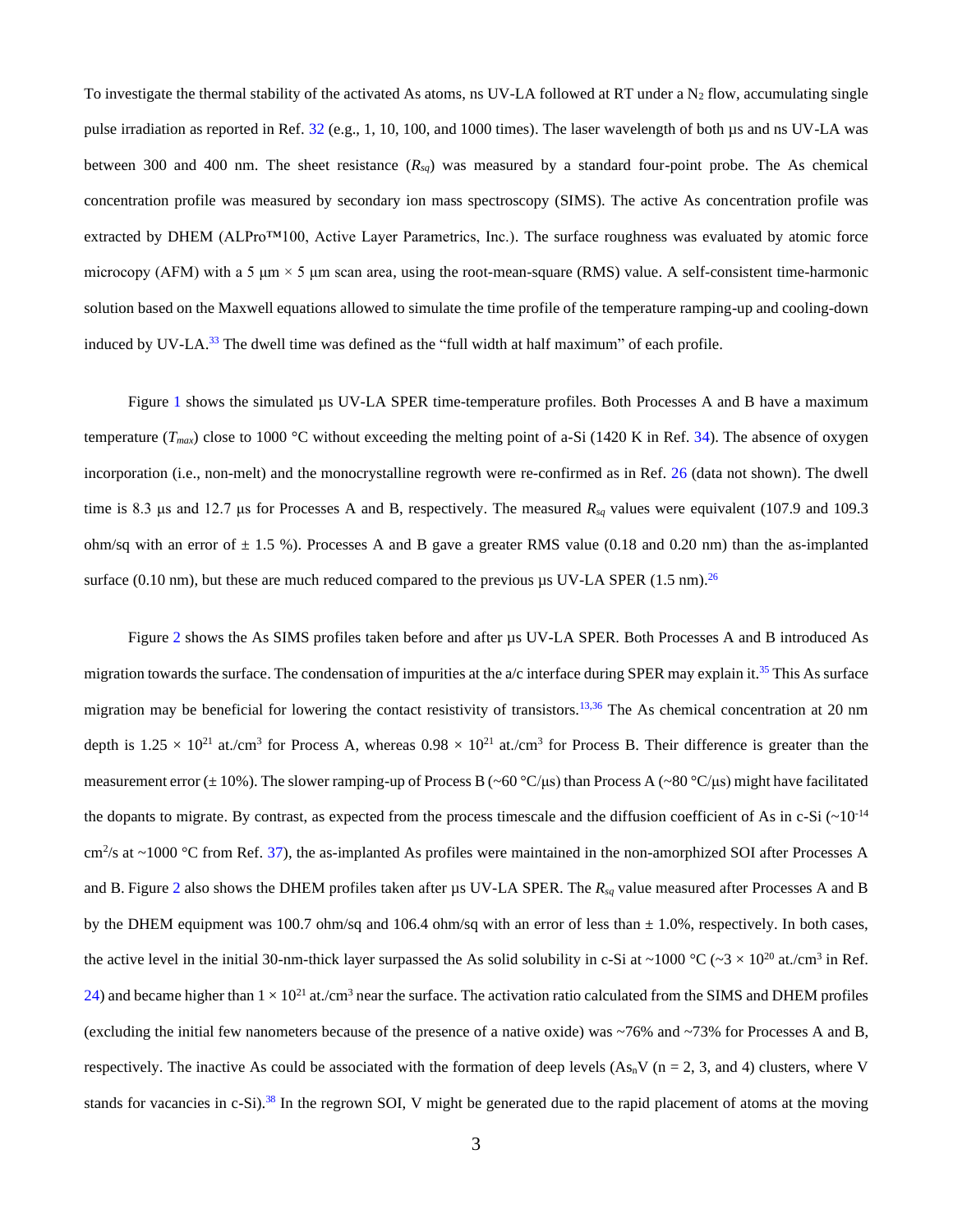a/c interface. In the non-amorphized SOI, V should be related to the I/I damage not fully cured during µs UV-LA. Although  $As_nV$  grows with time<sup>39</sup> and certainly rules the As deactivation, discussing its growth mechanism is beyond the scope of this paper.

The thermal stability of the activated As atoms has been assessed, assuming the typical BEOL anneal conditions (100 to 420 °C for 10 m to 1 h with furnace anneal,  $40-43$  whereas ~1300 °C for ~10<sup>-7</sup> to ~10<sup>-4</sup> s with LA).  $30.43$  In Ref. 24, the As deactivation in Si is discussed, starting from an active level  $({\sim}1 \times 10^{21}$  at./cm<sup>3</sup>) similar to our µs UV-LA SPER cases. Then, an Arrhenius plot relevant to a 7% loss of sheet concentration is conceived to extract the activation energy of the As deactivation, which is found to be 2.0 eV and smaller than that of the SPER in intrinsic Si (2.7 eV in Ref. 22). Although the studied temperature range is limited between 350 and 410 °C, it would be an interesting attempt to extrapolate this Arrhenius plot towards a higher temperature range and plot the typical BEOL annealing conditions together. Figure 3 shows this benchmarking, indicating that most of the presented copper (Cu) BEOL anneals would maintain the high As active level, whereas most of the ruthenium (Ru) ones might lead to non-negligible active As loss.

The deactivation anneal (DA) was performed by ns UV-LA. Figure 4 shows the simulated ns UV-LA time-temperature profiles, where *Tmax* is ~1000 °C (Process C) or ~1300 °C (Process D) without exceeding the melting point of c-Si (1690 K in Ref. 44). Figure 5 shows the *Rsq* evolution as a function of the accumulated DA time. SIMS confirmed no As redistribution during ns UV-LA DA (data not shown). The As deactivation is more pronounced with Process C than Process D. The As solid solubility in c-Si can explain it ( $\sim$ 3 × 10<sup>20</sup> at./cm<sup>3</sup> at ~1000 °C, whereas  $\sim$ 6 × 10<sup>20</sup> at./cm<sup>3</sup> at ~1200 °C (possibly a bit higher at  $\sim$ 1300 °C)).<sup>20</sup> However, Processes C and D reach the same  $R_{sq}$  degradation level as the DA time increases. This must be carefully examined, considering a complex system involving the As diffusion assisted by V or interstitials and the formation energy of various clusters such as  $\text{As}_{n}$ ,  $\text{As}_{n}V$ , and  $\text{As}_{n}V_{m}$ .<sup>38</sup>

In summary, the µs UV-LA SPER was investigated to activate the As atoms implanted in the SOI layer. Prior to µs UV-LA, the 37-nm-thick amorphization was introduced in the 70-nm-thick SOI. Two us UV-LA SPER conditions (Processes A and B) targeting *Tmax* close to 1000 °C with different dwell times were applied. Both showed the high active carrier concentration surpassing  $1 \times 10^{21}$  at./cm<sup>3</sup> near the regrown SOI surface, accompanied by the As surface migration, which is beneficial for lowering the contact resistivity of transistors. The thermal stability of these activated As atoms was assessed by the ns UV-LA DA, where  $T_{max}$  was set at ~1000 °C (Process C) or ~1300 °C (Process D), considering the typical BEOL LA conditions. The maximum *Rsq* degradation ratio was ~5 % in the studied DA timescale, encouraging UV-LA integration into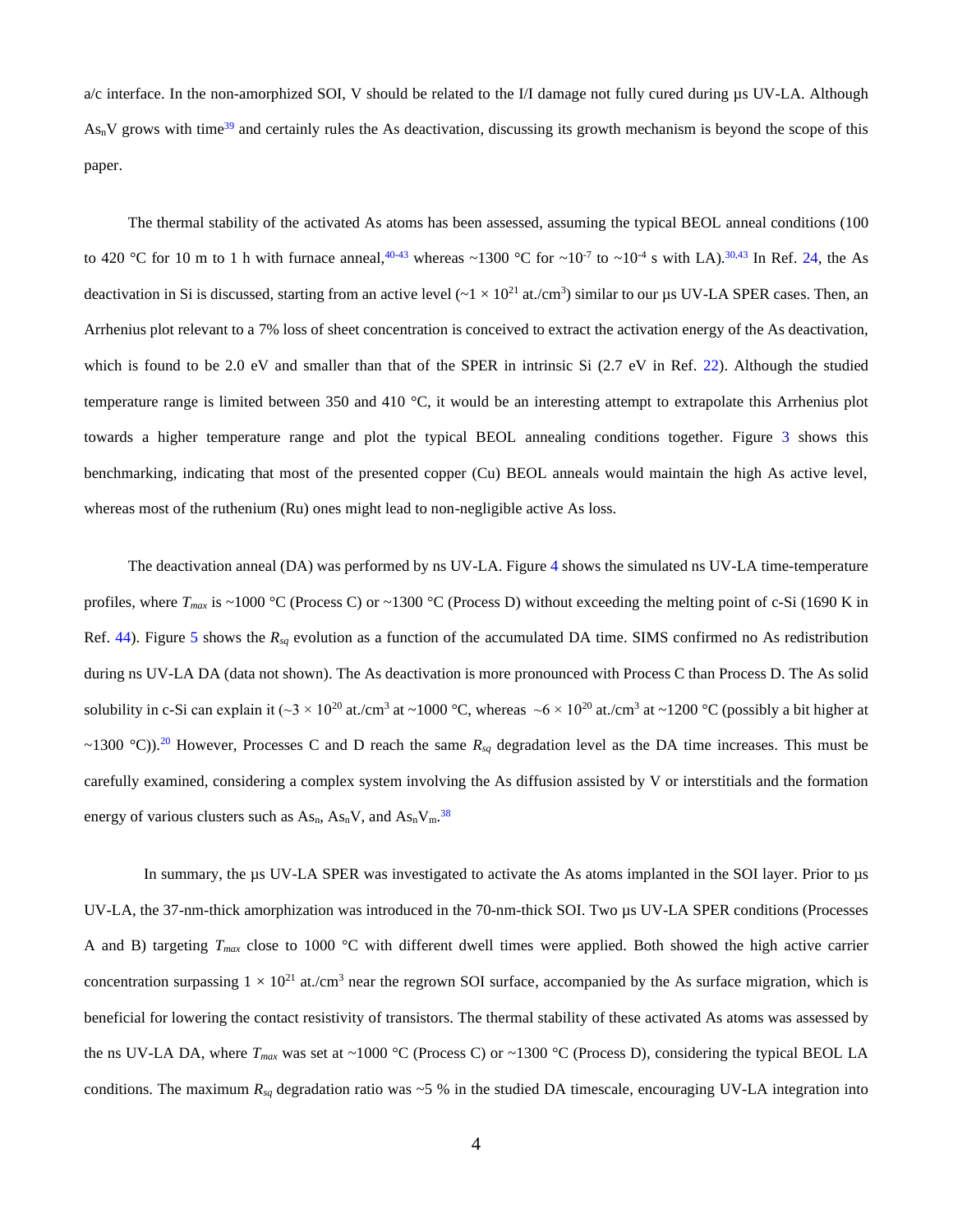different stages of a 3D-stacked transistor fabrication flow to boost chip performance further. Although the level of active carrier concentration achieved in this work meets the current requirement of the state-of-the-art CMOS technologies, <sup>45-46</sup> the formation of donor-V complexes (e.g.,  $As_nV$ ) might restrict its additional enhancement. Then, the use of alternative doping elements, especially the chalcogens such as selenium<sup>47</sup> and tellurium,<sup>48</sup> may provide a solution. Although these elements are knowns as deep-level impurities, their increasing chemical concentration in Si triggers insulator-to-metal transition and allows non-saturating free-electron generation.

#### **ACKNOWLEDGMENTS**

The work covered by LASSE in this paper was supported by the IT2 project. This project has received funding from the ECSEL Joint Undertaking (JU) under grant agreement No 875999. The JU receives support from the European Union's Horizon 2020 research and innovation programme and Netherlands, Belgium, Germany, France, Austria, Hungary, United Kingdom, Romania, Israel.



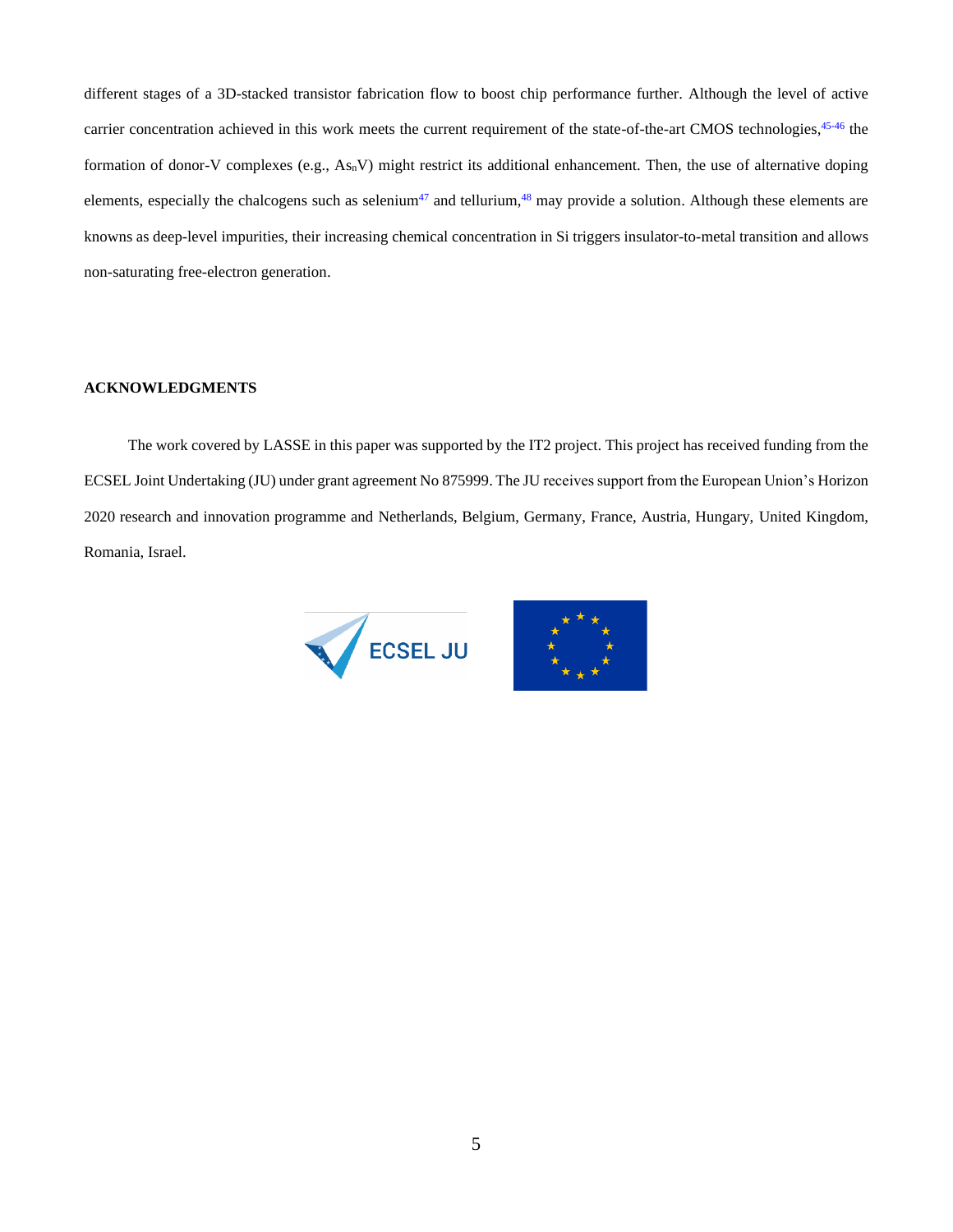**FIGURES**



**FIG. 1.** UV-LA SPER time-temperature profiles obtained by simulation. The dwell time is 8.3 μs and 12.7 µs for Processes A and B, respectively. The a-Si melting point (1420 K in Ref. 34) is also shown.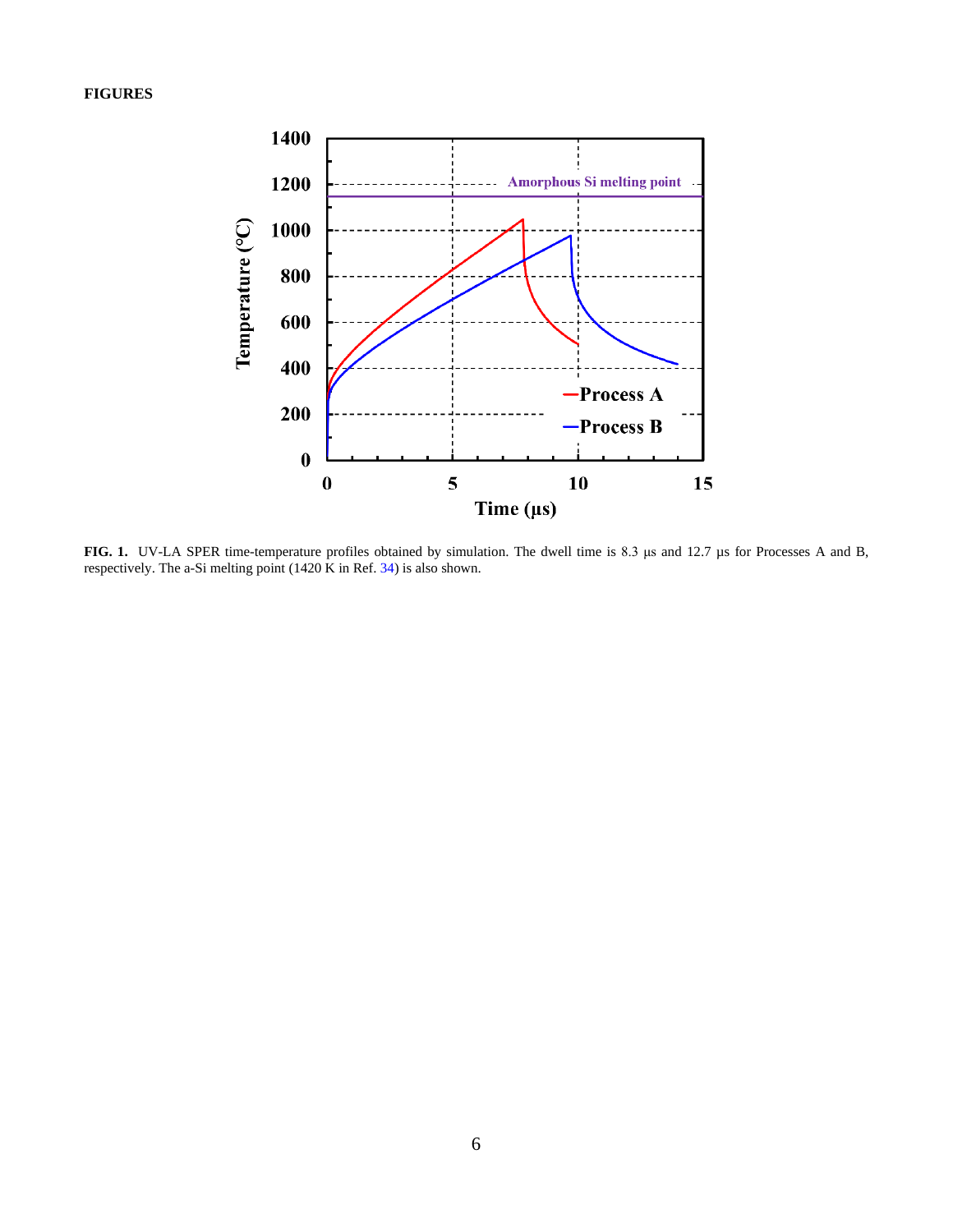

FIG. 2. SIMS and DHEM profiles taken after Processes A and B. The initial a/c interface position and the As solid solubility in c-Si at ~1000 °C reported in Ref. 24 are also indicated.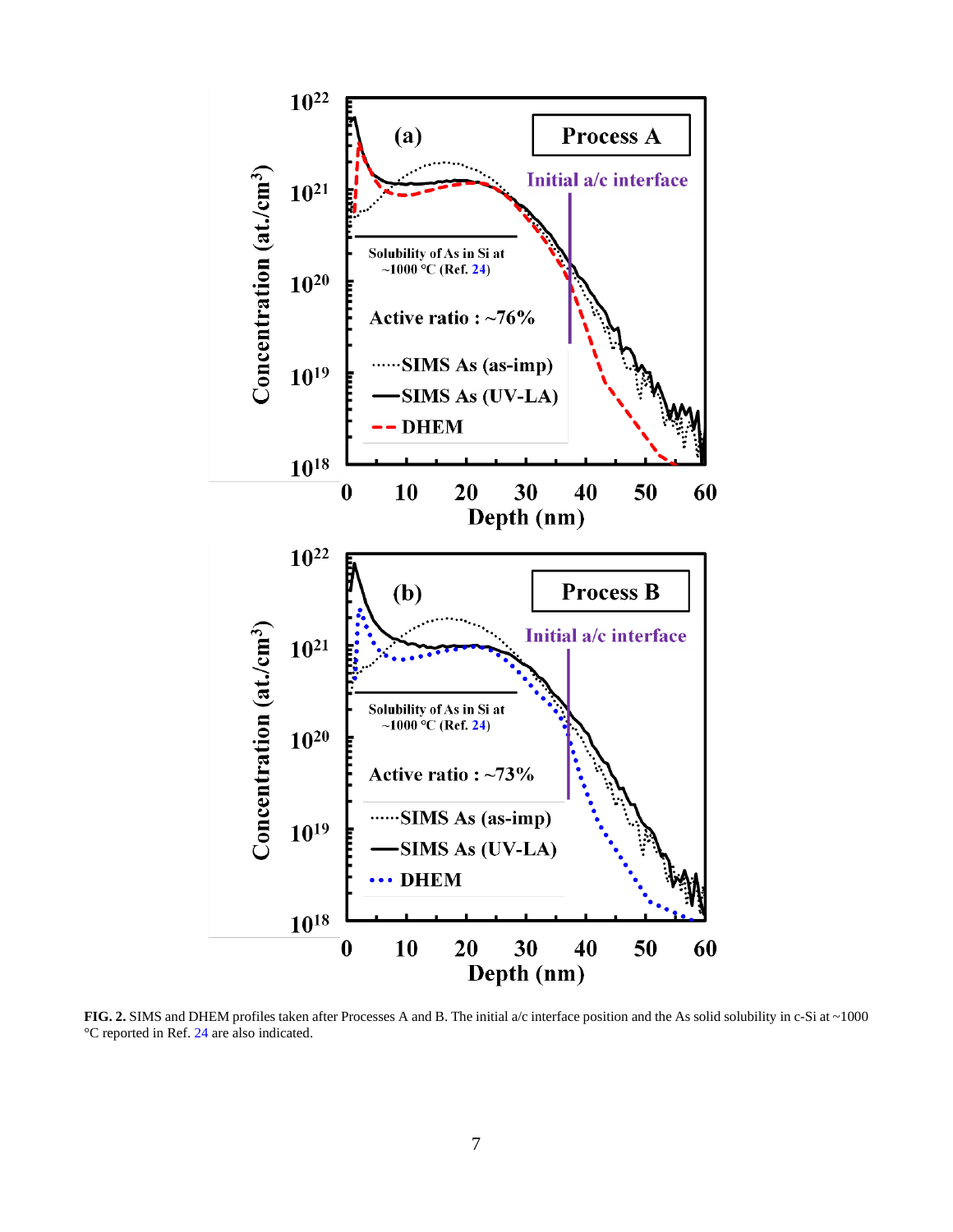

**FIG. 3.** Benchmarking of the typical BEOL anneal conditions against the Arrhenius plot relevant to a 7% loss of sheet concentration in Asdoped Si after LA SPER giving an active level of  $\sim 1 \times 10^{21}$  at./cm<sup>3</sup> (see Ref. 24).



**FIG. 4.** UV-LA DA time-temperature profiles obtained by simulation. The dwell time is  $\sim 2 \times 10^2$  ns for both Processes C and D. The c-Si melting point (1690 K in Ref. 44) is also shown.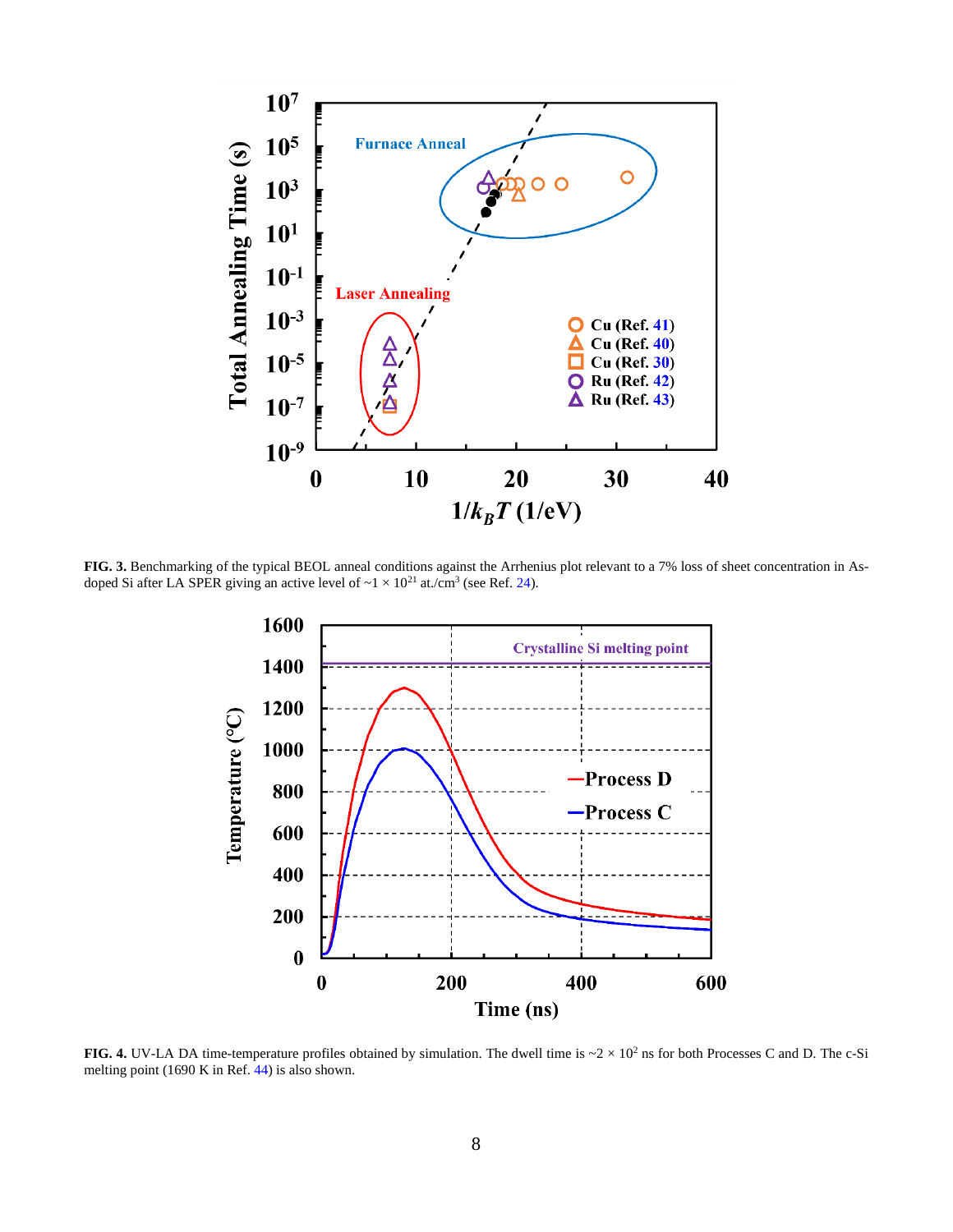

**FIG. 5.** *Rsq* degradation ratio as a function of the accumulated DA time. The error bars come from the sample uniformity and *Rsq* measurement accuracy.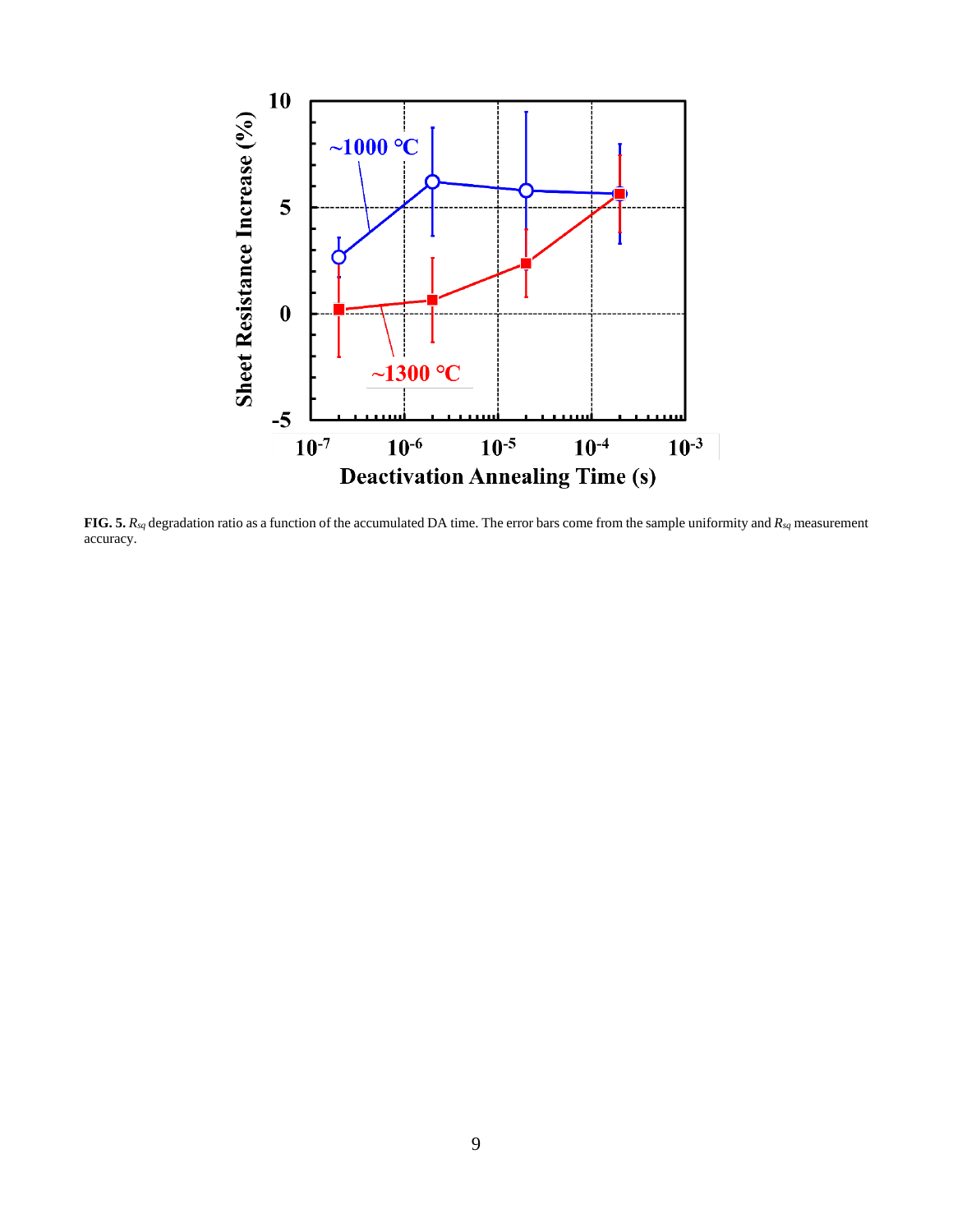### **REFERENCES**

<sup>1</sup>C. Fenouillet-Beranger *et al.*, "New insights on bottom layer thermal stability and laser annealing promises for high performance 3D VLSI," [2014 Int. Electron Devices Meeting,](https://ieeexplore.ieee.org/document/7047121) pp. 642-645.

<sup>2</sup>A. Mallik *et al.*, "The impact of sequential-3D integration on semiconductor scaling roadmap," 2017 Int. Electron Devices [Meeting, pp. 717-720.](https://ieeexplore.ieee.org/document/8268483)

<sup>3</sup>L. Brunet *et al.*, "Breakthroughs in 3D Sequential technology," [2018 Int. Electron Devices Meeting, pp. 153-156.](https://ieeexplore.ieee.org/document/8614653)

<sup>4</sup>A. Vandooren *et al.*, "First Demonstration of 3D stacked Finfets at a 45nm fin pitch and 110nm gate pitch technology on 300mm wafers," [2018 Int. Electron Devices Meeting, pp. 149-152.](https://ieeexplore.ieee.org/document/8614654)

<sup>5</sup>P.-Y. Hsieh *et al.*, "Monolithic 3D BEOL FinFET switch arrays using location-controlled grain technique in voltage regulator with better FOM than 2D regulators," [2019 Int. Electron Devices Meeting, pp. 46-49.](https://ieeexplore.ieee.org/document/8993441)

<sup>6</sup>C. Cavalcante *et al.*, "28nm FDSOI CMOS technology (FEOL and BEOL) thermal stability for 3D Sequential Integration: yield and reliability analysis," [2020 Symp. on VLSI Technology, TH3.3.](https://ieeexplore.ieee.org/abstract/document/9265075)

<sup>7</sup>C. Fenouillet-Beranger *et al.*, "First demonstration of low temperature (≤500°C) CMOS devices featuring functional RO and SRAM bitcells toward 3D VLSI integration,[" 2020 Symp. on VLSI Technology, TH3.4.](https://ieeexplore.ieee.org/abstract/document/9265092)

<sup>8</sup>A. Vandooren *et al.*, "3D sequential low temperature top tier devices using dopant activation with excimer laser anneal and strained silicon as performance boosters," [2020 Symp. on VLSI Technology, TH3.2.](https://ieeexplore.ieee.org/document/9265026)

<sup>9</sup>P. Batude *et al.*, "3D Sequential Integration: Application-driven technological achievements and guidelines," [2017 Int.](https://ieeexplore.ieee.org/document/8268316)  [Electron Devices Meeting, pp. 52-55.](https://ieeexplore.ieee.org/document/8268316)

<sup>10</sup>A. Vandooren *et al.*, "Potential benefits of S/D HDD activation by melt laser annealing in 3D-integrated top-tier FDSOI FETs," 2021 Int. Conf. on Solid State Devices and Materials, A-6-02, pp.45-46.

<sup>11</sup>P. Morin *et al.*, "Impact of the buried oxide thickness in UV laser heated 3D stacks," 2021 Int. Conf. on Solid State Devices and Materials, A-6-03, pp.47-48.

<sup>12</sup>C. W. White *et al.*, "Supersaturated alloys, solute trapping, and zone refining," in *Laser Annealing of Semiconductors*, edited by J. M. Poate and J. W. Mayer (Academic Press, 1982), Chap. 5, pp. 111–146.

<sup>13</sup>H. Niimi *et al.*, "Sub-10−9 Ω-cm<sup>2</sup> n-type contact resistivity for FinFET technology,[" IEEE Electron Device Lett.,](https://ieeexplore.ieee.org/document/7570170) **37**(11), pp. [1371-1374 \(2016\).](https://ieeexplore.ieee.org/document/7570170)

<sup>14</sup>T. Tabata *et al.*, "Segregation and activation of Sb implanted in Si by UV nanosecond-laser-anneal-induced non-equilibrium solidification," J. Appl. Phys., **127**[, 135701 \(2020\).](https://aip.scitation.org/doi/10.1063/5.0005176)

<sup>15</sup>H. Shin *et al.*, "Defect reduction and dopant activation of in situ phosphorus-doped silicon on a (111) silicon substrate using nanosecond laser annealing," [Appl. Phys. Express,](https://iopscience.iop.org/article/10.35848/1882-0786/abd718) **14**, 021001 (2021).

<sup>16</sup>T. Tabata *et al.*, "3D Simulation for Melt Laser Anneal Integration in FinFET's Contact," IEEE Journal of the Electron Devices Society, **8**[, pp. 1323-1327 \(2020\).](https://ieeexplore.ieee.org/document/9223740)

<sup>17</sup>H. Wu *et al.*, "Integrated Dual SPE Processes with Low Contact Resistivity for Future CMOS Technologies," 2017 Int. [Electron Devices Meeting, pp. 545-548.](https://ieeexplore.ieee.org/document/8268440)

<sup>18</sup>A. Gat *et al.*, "A study of the mechanism of cw laser annealing of arsenicimplanted silicon," [J. Appl. Phys.,](https://aip.scitation.org/doi/10.1063/1.326213) **50**, pp. 2926- [2929 \(1979\).](https://aip.scitation.org/doi/10.1063/1.326213)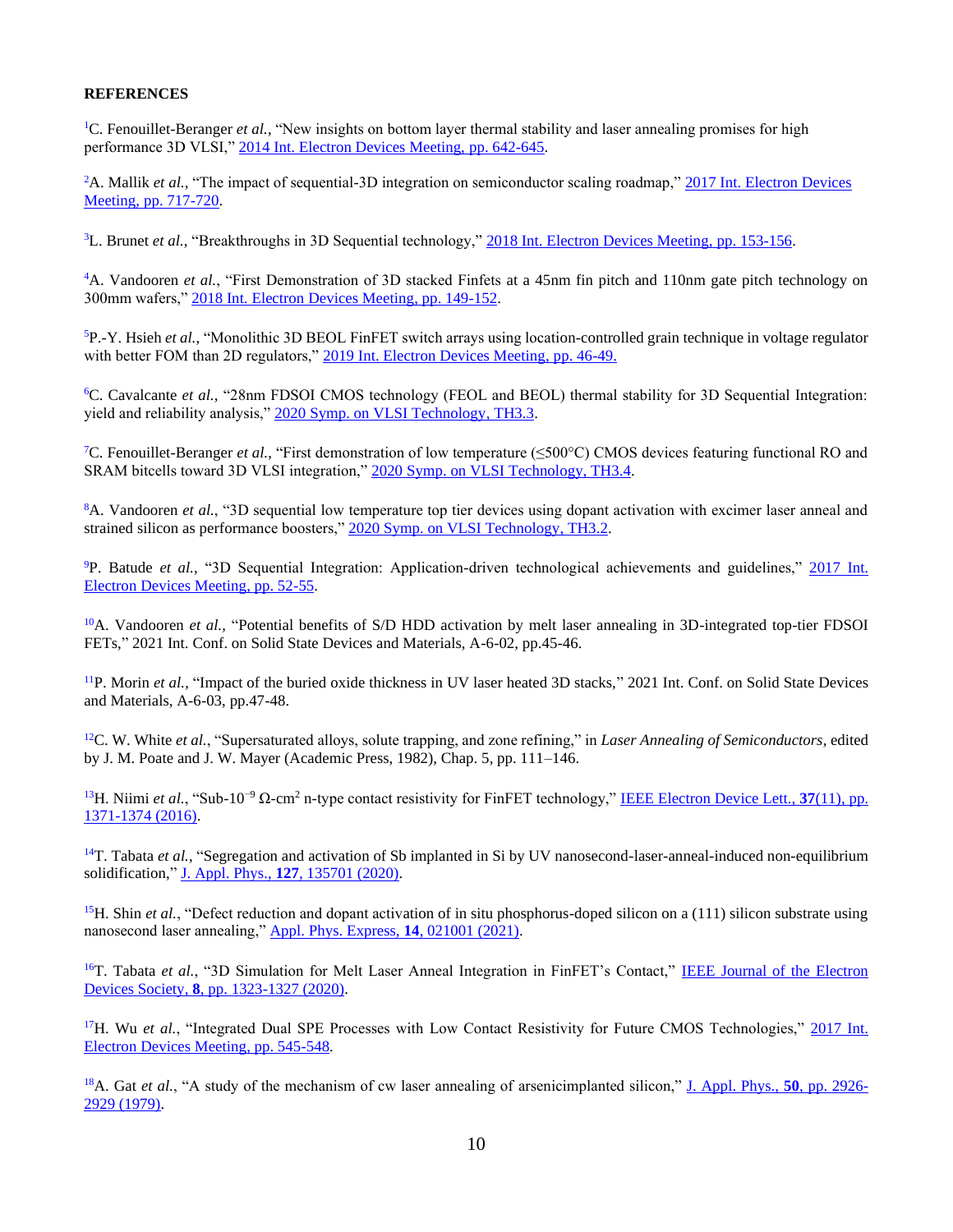<sup>19</sup>P. Acosta Alba *et al.*, "Solid phase recrystallization induced by multi-pulse nanosecond laser annealing," [Applied Surface](https://www.sciencedirect.com/science/article/pii/S2666523920300386)  [Science Advances,](https://www.sciencedirect.com/science/article/pii/S2666523920300386) **3**, 100053 (2021).

<sup>20</sup>A. Lietoila *et al.*, "Solid solubility of As in Si as determined by ion implantation and cw laser annealing," Appl. Phys. Lett., **35**[, pp. 532-534 \(1979\).](https://aip.scitation.org/doi/10.1063/1.91198)

<sup>21</sup>S. C. Tsou *et al.*, "Front and Back Surface cw CO2-Laser Annealing of Arsenic Ion-Implanted Silicon," [Appl. Phys.,](https://link.springer.com/article/10.1007/BF00899712) **23**, pp. [163-168 \(1980\).](https://link.springer.com/article/10.1007/BF00899712)

<sup>22</sup>G. L.Olson *et al.*, "Kinetics of solid phase crystallization in amorphous silicon," [Materials Science Reports,](https://www.sciencedirect.com/science/article/pii/S0920230788800057) **3**, pp. 1-77, [\(1988\).](https://www.sciencedirect.com/science/article/pii/S0920230788800057)

<sup>23</sup>B. C. Johnson *et al.*, "Dopant effects on solid phase epitaxy in silicon and germanium," J. Appl. Phys., **111**[, 034906 \(2012\).](https://aip.scitation.org/doi/10.1063/1.3682532)

<sup>24</sup>A. Lietoila *et al.*, "The solid solubility and thermal behavior of metastable concentrations of As in Si," [Appl. Phys, Lett.,](https://aip.scitation.org/doi/10.1063/1.91650) **36**, [pp. 765-768](https://aip.scitation.org/doi/10.1063/1.91650) (1980).

<sup>25</sup>P. Bado *et al.*, "High Efficiency Picosecond Pulse Generation in the 675-930 NM Region from a Dye Laser Synchronously Pumped by an Argon-Ion Laser," [Technical Report, United States, AD-A-128033/8:](https://www.osti.gov/biblio/5612009-high-efficiency-picosecond-pulse-generation-nm-region-from-dye-laser-synchronously-pumped-argon-ion-laser-technical-report.) TR-13 (1983).

<sup>26</sup>T. Tabata et al., "Solid Phase Recrystallization in Arsenic Ion-Implanted Silicon-On-Insulator by Microsecond UV Laser Annealing," [Journal of the Electron Devices Society \(Early Access\).](https://ieeexplore.ieee.org/document/9631962)

<sup>27</sup>B. Sermage *et al.*, "Interpretation of the  $1/C^2$  Curvature and Discontinuity in Electrochemical Capacitance Voltage Profiling of Heavily Ga Implanted SiGe Followed by Melt Laser Annealing," [ECS Journal of Solid State Science and](https://iopscience.iop.org/article/10.1149/2162-8777/abcd09) Technology, **9**, [123008 \(2020\).](https://iopscience.iop.org/article/10.1149/2162-8777/abcd09)

<sup>28</sup>A. Joshi *et al.*, "Differential Hall Effect Metrology (DHEM): Applications in Ohmic Contact and High-Mobility Channel Engineering and Characterization for Integrated Circuits," Electronic Device Failure Analysis, **22**(4), pp 10-16 (2020).

<sup>29</sup>A. Joshi *et al.*, "Sub-nm Near-Surface Activation Profiling for Highly Doped Si and Ge Using Differential Hall Effect Metrology (DHEM)," ECS Trans., **98**[\(5\), pp. 405–411 \(2020\).](https://iopscience.iop.org/article/10.1149/09805.0405ecst)

<sup>30</sup>O. Gluschenkov *et al.*, "Laser Annealing in CMOS Manufacturing," ECS Trans., **85**[\(6\), pp. 11-23 \(2018\).](https://iopscience.iop.org/article/10.1149/08506.0011ecst)

<sup>31</sup>R. T. P. Lee *et al.*, "Nanosecond Laser Anneal for BEOL Performance Boost in Advanced FinFETs," [2018 Symp. on VLSI](https://ieeexplore.ieee.org/document/8510651)  [Technology, pp. 61-62.](https://ieeexplore.ieee.org/document/8510651)

<sup>32</sup>D. Sil *et al.*, "Impact of Nanosecond Laser Anneal on PVD Ru Films," [2021 IEEE Int. Interconnect Technology Conf., PS-](https://ieeexplore.ieee.org/abstract/document/9537396)[2-08.](https://ieeexplore.ieee.org/abstract/document/9537396)

<sup>33</sup>S. F. Lombardo *et al.*, "Theoretical study of the laser annealing process in FinFET structures," [Appl. Surf. Sci.,](https://www.sciencedirect.com/science/article/abs/pii/S0169433218329246) **467-468**, pp. [666–672 \(2019\).](https://www.sciencedirect.com/science/article/abs/pii/S0169433218329246)

<sup>34</sup>E. P. Donovan *et al.*, "Heat of crystallization and melting point of amorphous silicon," [Appl. Phys. Lett.,](https://aip.scitation.org/doi/10.1063/1.94077) **42**, pp. 698-700 [\(1983\).](https://aip.scitation.org/doi/10.1063/1.94077)

<sup>35</sup>M. J. P. Hopstaken *et al.*, "Effects of crystalline regrowth on dopant profiles in preamorphized silicon," [Appl. Surf. Sci.,](https://www.sciencedirect.com/science/article/abs/pii/S0169433204004246) **231- 232**[, pp. 688-692 \(2004\).](https://www.sciencedirect.com/science/article/abs/pii/S0169433204004246)

<sup>36</sup>J.-L. Everaert *et al.*, "Sub-10<sup>-9</sup> Ω.cm<sup>2</sup> Contact Resistivity on p-SiGe Achieved by Ga Doping and Nanosecond Laser Activation,[" 2017 Symp. on VLSI Technology, pp. 214-215.](https://ieeexplore.ieee.org/document/7998176)

<sup>37</sup>W. J. Armstrong, "The Diffusivity of Arsenic in Silicon," [Journal of The Electrochemical Society,](https://iopscience.iop.org/article/10.1149/1.2425237) **109**, pp. 1065-1067 (1962).